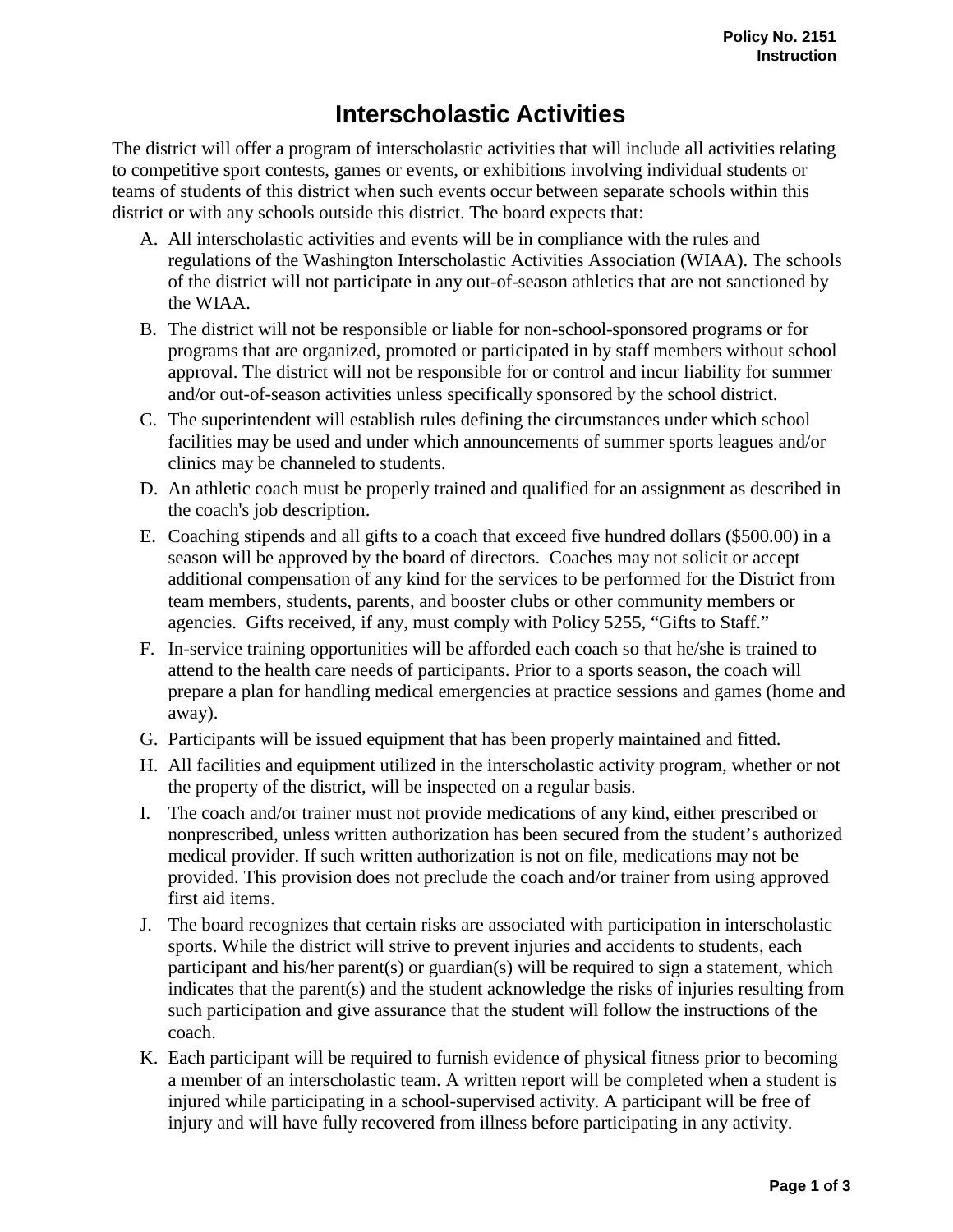- L. Each student participating in interscholastic athletic activities is required to have or obtain medical insurance for expenses incurred as a result of injuries sustained while participating in the extracurricular activity. Students will provide evidence of coverage. No student will be denied the ability to participate solely because the student's family, by reason of low income, is unable to pay the entire amount of the premium for such insurance.
- M. In addition to the District's schools participation in WIAA-sanctioned activities, the Board authorizes club sports as non-WIAA-sanctioned activities, under a procedure to be developed by the superintendent. These club sports will be available to any student enrolled in the Bellevue School District. The Board will not authorize a club sport where the high school has a WIAA-sanctioned sport or activity. For purposes of this paragraph, the Board does not delegate its authority except where specifically indicated.

The Superintendent will prepare procedures for the conduct of students participating in activities covered by this policy. Notice of rules and disciplinary actions related to rule violations will be distributed to each participant and his/her parents prior to the beginning of an interscholastic activity season.

## **Evaluations**

The superintendent will develop procedures to perform the following evaluations:

A. A survey to be conducted at least once every three (3) years to assure that the recreational and athletic activities program accurately responds to the needs and desires of both male and female students.

B. A review at least once each year to ensure that equal opportunities are available to all students in the district.

C. An annual review of each program to ensure that it is meeting the goals of the District and the needs of the students. Such reviews will include broad-based input from participants and their families.

## **Complaints**

A. The Board directs the superintendent to develop a procedure to ensure compliance with this policy. The procedure should include but not be limited to:

- 1. A process for students, staff and community members to report potential violations against this policy or other relevant laws, regulations and policies governing athletics and activities.
- 2. The designation of a compliance officer.
- 3. A plan for how the District will communicate any relevant requirements to students and staff participating in athletics and activities at least once per school year.

B. Any employee or officer of the District who is made aware of potential violations of this or other relevant laws, regulations or policies governing athletics and activities is required to report to their supervisor or the compliance officer for this policy within ten (10) days of becoming aware of the potential violation.

| <b>Cross References:</b> | Board Policy 2121 | Substance Abuse Program                   |
|--------------------------|-------------------|-------------------------------------------|
|                          | 3413              | Student Immunization and Life Threatening |
|                          |                   | Conditions                                |